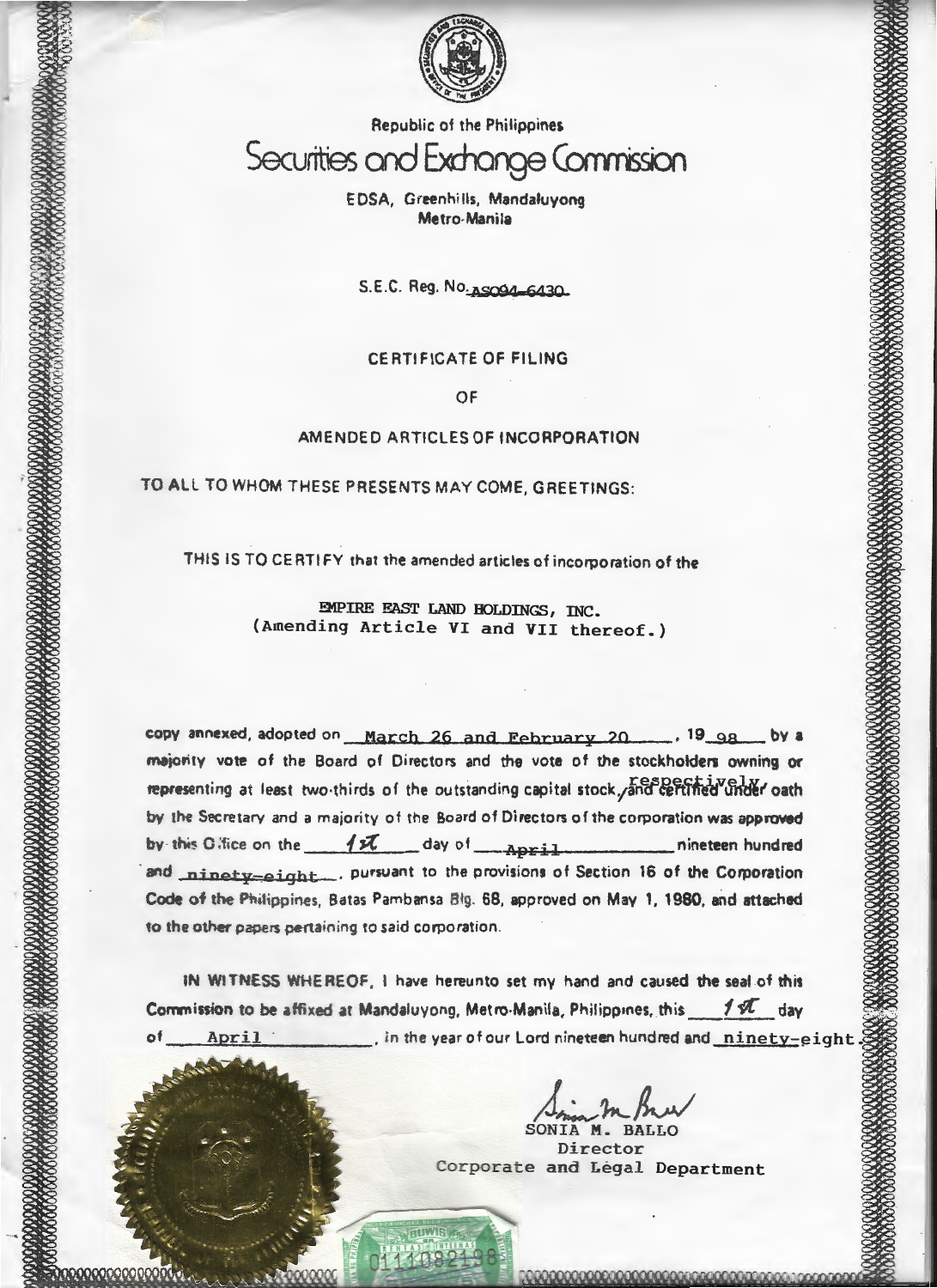S.E.C. No. AS094-006430 File No.

# EMPIRE EAST LAND HOLDINGS, INC.

:'

*:* 

\

**The contracts** of the contract of the contract of the contract of the contract of the contract of the contract of the contract of the contract of the contract of the contract of the contract of the contract of the contrac

*21/F The World Centre Bldg., #330 Sen. Gil* J *Puyat Avenue Makati City, Metro Manila, Philippines Tel No. 867-88-26 to 40* 

December 31

*Fiscal Year End* 

# AMENDED ARTICLES OF INCORPORATION

*Type of Document* 

REDUCTION OF NUMBER OF MEMBERS OF THE BOARD OF DIRECTORS  $\mathbf{R}$  . And a set of  $\mathbf{R}$  is the set of  $\mathbf{R}$  is the set of  $\mathbf{R}$ CHANGE IN THE TERMS AND CONDITIONS OF PREFERRED SHARES OF STOCK

*Amendment Designation* **discription** *<sub>1</sub>* 

------------------------------------------------ ----------------------------------------------------------------- ---------- ----------------·- ~r----~------ ~~con. ':~ ~· --~o··• \_., •. , -~-·;.,, .... ,·: ~;:l'·o::-J,;;., ,~«• . r ' .. · .··.:.-

~ :~:;z~: ~:i

is.

 $R.A.$ 

'\ :'~ -, :. c ·\_ (~ . ' . . . --·------·-·-·-·----------·-·---

. ~- ------·---------· . *dEnded Date* -----*Perzo* ---

N.A.

*Secondary License Type and Number*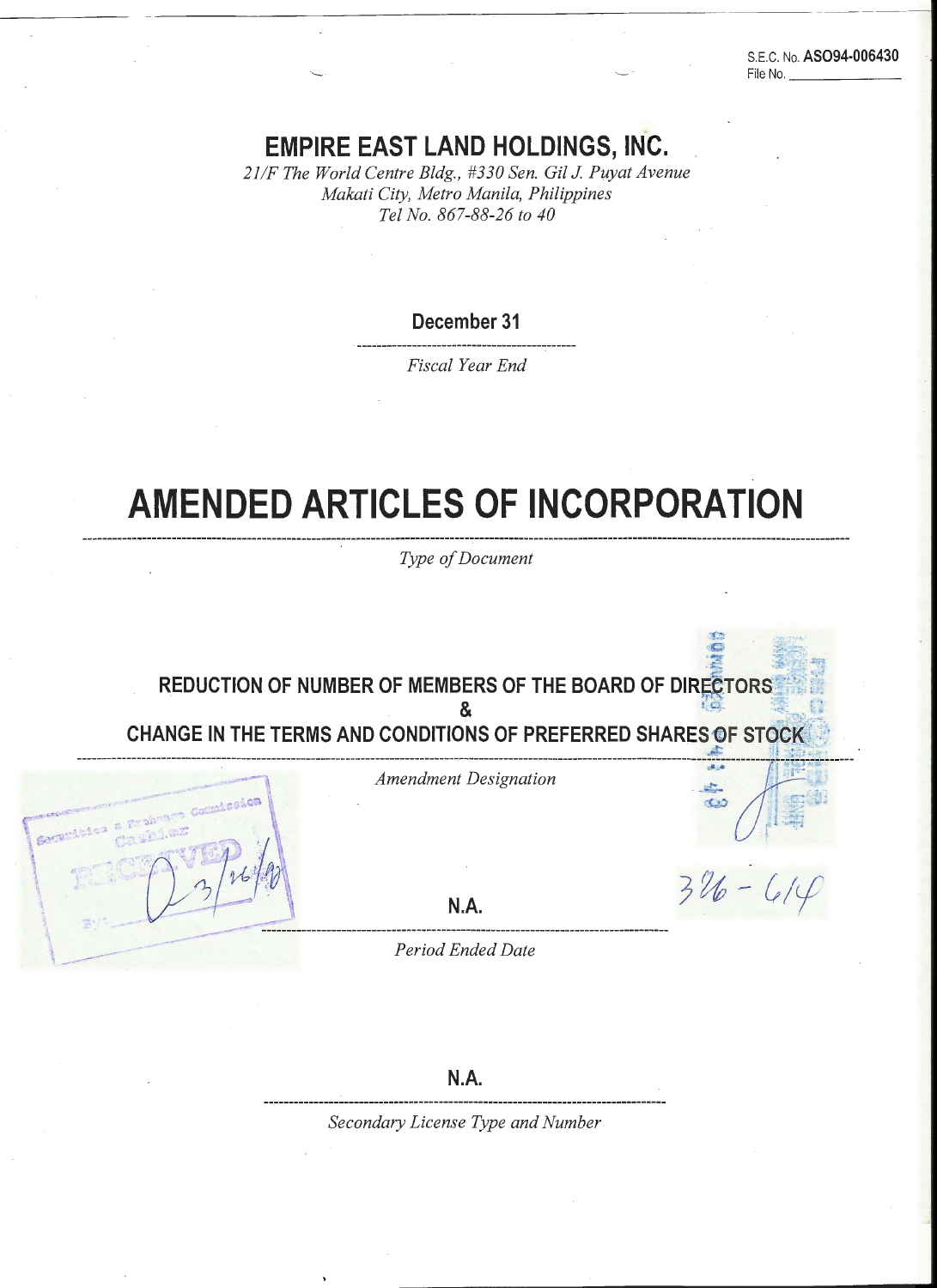# CERTIFICATE OF AMENDMENT OF THE ARTICLES OF INCORPORATION OF EMPIRE EAST LAND HOLDINGS, INC.

 $\overline{ }$ 

#### KNOW ALL MEN BY THESE PRESENTS:

 $\overline{\phantom{a}}$ 

That the undersigned, being the *Chairman, Secretary* and at least a *majority* of the members of the *Board of Directors* of EMPIRE EAST LAND HOLDINGS, INC. do hereby certify that the foregoing is a true and correct copy of the *AMENDED Articles of Incorporation* of the Corporation embodying the amendment of *ARTICLE SIXTH* thereof *REDUCING THE NUMBER OF MEMBERS OF ITS BOARD OF DIRECTORS* from eleven (11) *TO SEVEN (7},* and *ARTICLE SEVENTH* thereof *CHANGING THE TERMS AND CONDITIONS OF ITS PREFERRED SHARES OF STOCK,* which *amendments* were *approved as of March*  26, *1998* by the *written assent* of the *stockholders* owning and/or representing at least *two-thirds (213)* of the entire *subscribed and outstanding capital stock* in a *referendum* duly held for the purpose and by at least a *majority* of the members of the *Board of Directors* of the Corporation at its *special meeting* duly called for the purpose held on the *2rfh* day of *February 1998* at the Board Room of its principal office and business address. ·

IN WITNESS WHEREOF, we have hereunto set our hands on the the day March 1998 at Makati City, Metro Manila, Philippines.

BOARD OF DIRECTORS

~z~ <sup>~</sup>

ANDREW L. TAN GERARDO C. GARCIA *Director Director* 

**CIRILO L. MANLANGIT** *Director Director* 

**ANTHONY CHARLEMAGNE C. Y** *Director* 

**ENRIQUE SANTOS L.** 

REYNALDÓ S. GUEVARA *Director*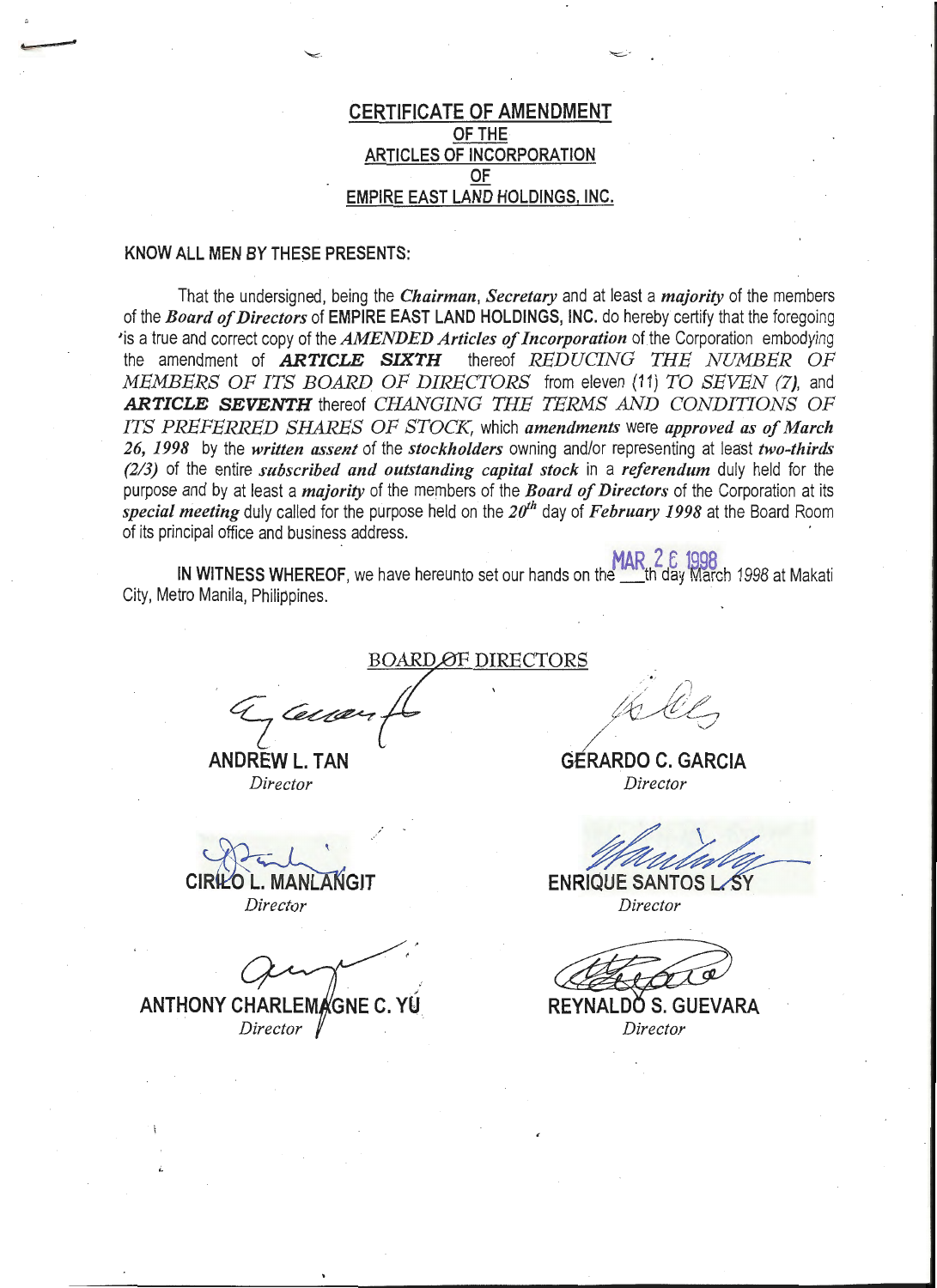CERTIFIED CORRECT: *!\_* 

 $\mathcal{L}$  , where  $\mathcal{L}$  is the contract of  $\mathcal{L}$ 

Juan ~~r

**ANDREW L. TAN**  *Chairman* 

Republic of the Philippines ) Makati City, Metro Manila ) S.S. ATTESTED BY:

ENRIQUE SANTOS L. SY *Corporate Secretary* 

ć,

SUBSCRIBED AND SWORN to before me this AR th as 1998 March 1998 at Makati City, Metro Manila, Philippines, affiants exhibiting to me their respective Community Tax Certificate numbers as well as their dates and places of issue, to wit:

Andrew L. Tan Gerardo C. Garcia Cirilo L. Manlangit Enrique Santos L. Sy Anthony Charlemagne C. Yu Reynaldo S. Guevara

*Name* 

,·

.. y

*C.TC. No.* 

2-5-98 | san Ju*an* 3-10-98 Makah Ghy  $1$ -20-48/ makati city  $^{\prime}$  mamila *J..-fo.-18* i *!MAAvrh'* a& . <sup>~</sup>*...* 5~qaj M~tntlatUJ~ *t.'lj* 

*Date* & *Place Issued* 

Doc. No.*\_* Page No.\_*10* Book No.  $\chi$  ) Series of 1998

EDWIN WOTARVINUBLIC NOTARY PUBLIC UNTIL 31 OECEMBER 1991 . MUINTI LITY **IP:** 4518 q4;  $\frac{1}{1}$  -14-18; term atty

*DOCSEC20/eelhi-amended* 

 $\Omega$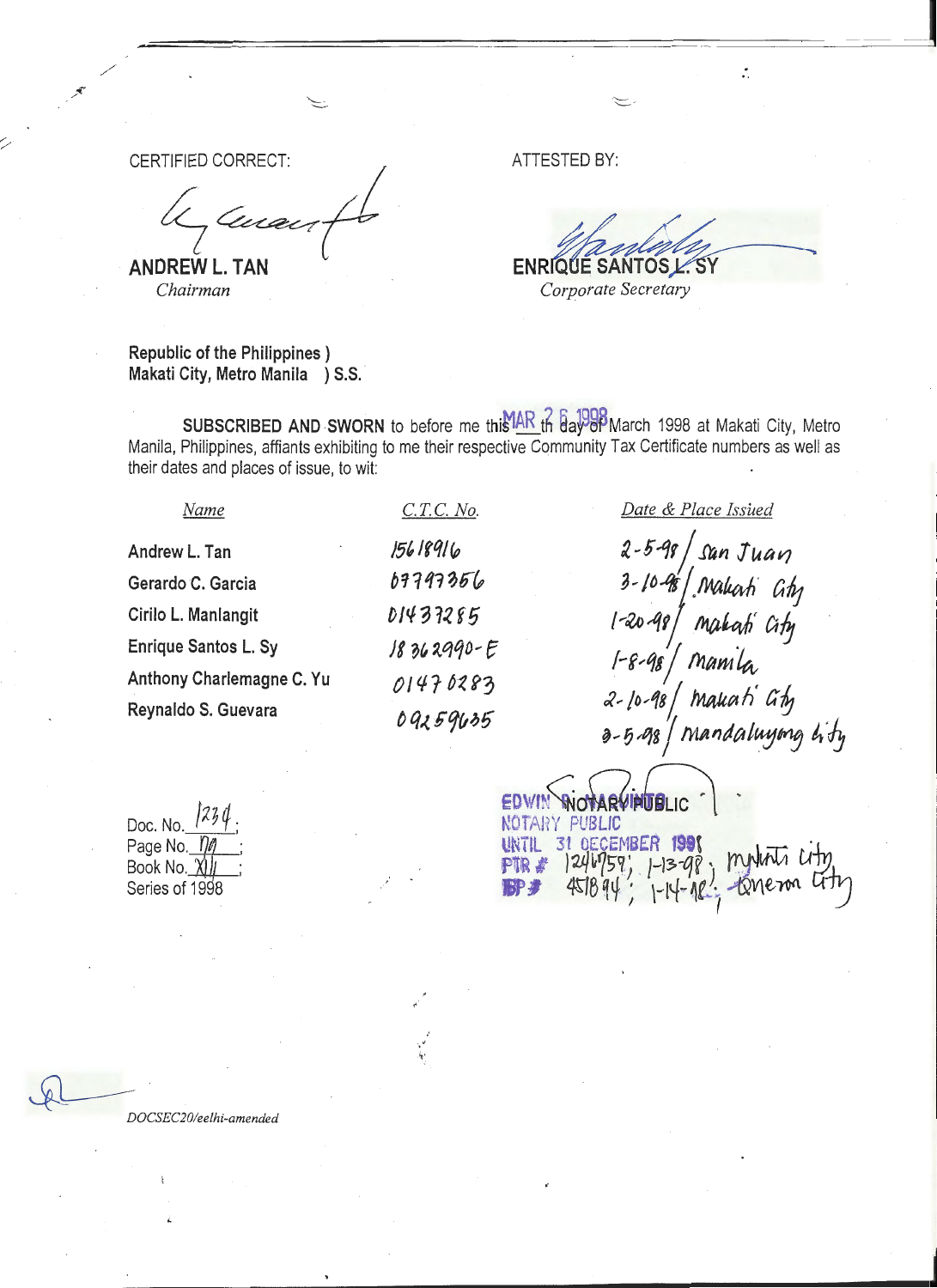# **AM.ENDED**

# **ARTICLES OF INCORPORATION**

# **OF**

## **EMPIRE EAST LAND HOLDINGS, INC.**

#### KNOW ALL MEN BY THESE PRESENTS:

""' ~ "-......--'

That we, all of whom are Filipinos, of legal age, residents of the Philippines, have this day voluntarily associated together for the purpose of forming a corporation under the laws of the Philippines :

#### AND WE HEREBY CERTIFY :

FIRST : That the name of said corporation shall be EMPIRE EAST LAND HOLDINGS, INC. (the "Corporation")

#### PRIMARY PURPOSE

SECOND : That the purpose for which said corporation is formed are :

a) To engage in the business of real estate development, mass community housing, townhouses and row houses development, residential subdivision and other massive horizontal land development, alone or in syndicate or joint ventures with others and for this purpose acquire land by purchase, lease, donation or otherwise, and to own, use, improve, subdivide, hold, administer, sell, convey, exchange, lease, mortgage, dispose of, work, improve, develop, subdivide, and otherwise deal in real property of any kind and any interest or right therein and to construct, improve, manage or otherwise dispose of buildings, condominium, apartments and other structures of whatever kind, together with their appurtenances whether for dwelling, commercial or industrial purposes;

b) To conduct, maintain, engage in, and carry on the business of acquiring, constructing, developing and operating hotels, lodges, resorts and other tourist-oriented projects, either alone or in conjunction with others; and

c) To perform all and everything necessary and proper for the attainment of the said purposes, or in furtherance of any of the above purposes, either alone or in association with corporations or individuals.

#### SECONDARY PURPOSES

a) To promote, establish, operate. manage, own or invest in any and all kinds of business enterprises or assist or participate in organization, merger or consolidation thereof, and in connection with such activities, to subscribe to, purchase or otherwise acquire shares of stock or other evidence of equity participation in any business enterprise, or purchase or otherwise acquire all or part of assets, franchise, concession or goodwill of any firm, corporation or establishment as may be allowed by law;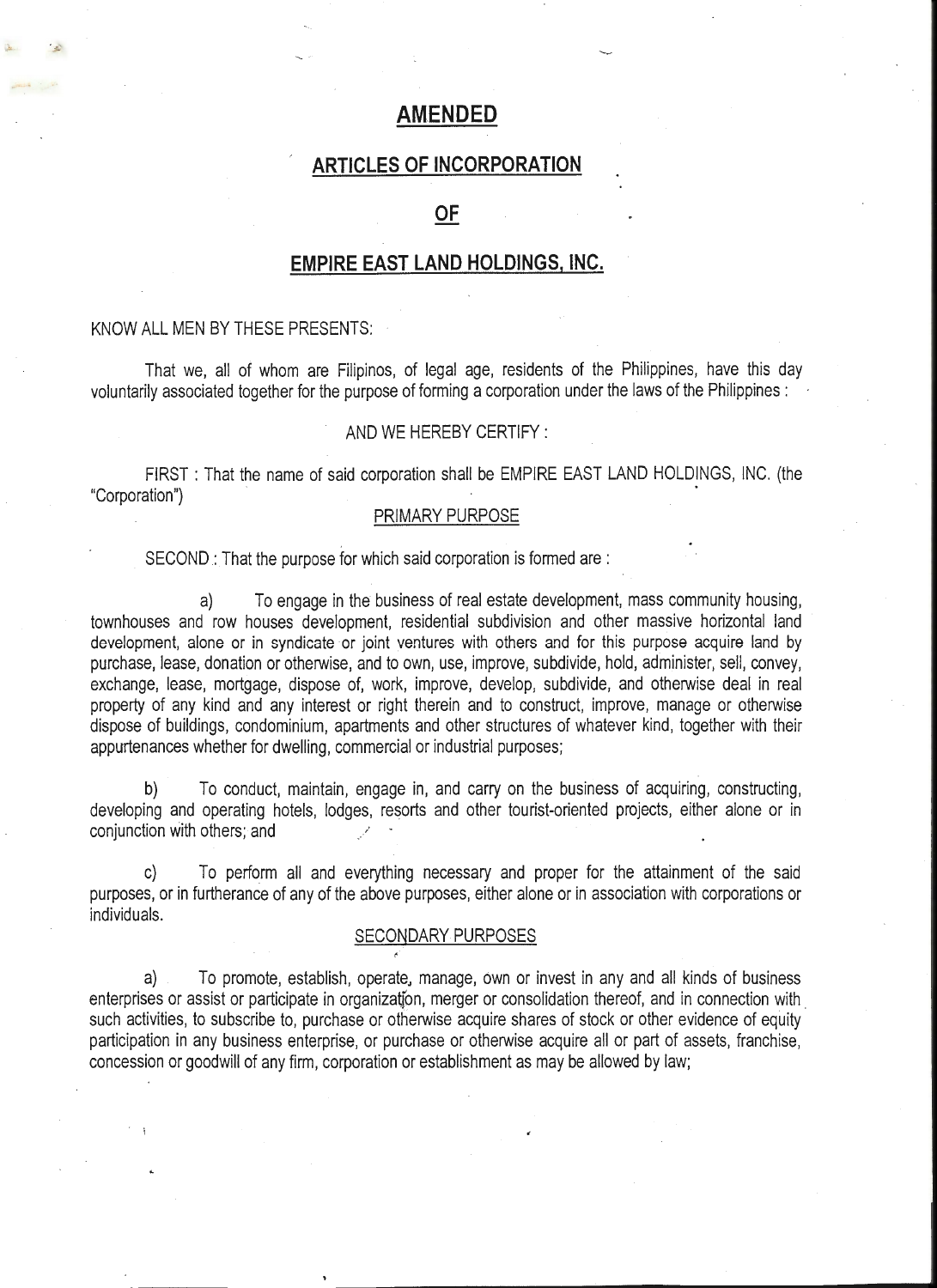b) To borrow money, to make and issue notes and other evidence of indebtedness of all kinds and to secure the same by mortgage, pledge or otherwise, in amounts as the business of the Corporation may require;

 $\sim$ 

c) To deal in, engage and transact, directly or indirectly, all forms of business and mercantile acts and transactions concerning all kinds of real or personal property, movables, semi-movables or immovables, goods, wares, chattels, choses in action, tangible and intangible property, technical and industrial equipment and machineries, personal and real rights, commercial papers and documents, securities, evidence of indebtedness or things, including future ones, which are not excluded from the commerce of man or which are not contrary to law or good morals;

d) To borrow or raise money or funds for the purpose/s of the Corporation, and. in pursuance thereof, to issue any mortgage, hypothecation, deed of trust, debenture, bond, lien or obligation of the corporation, either at par or premium, secured by all or any parts of the undertakings revenues, rights and properties of the Corporation and to exchange or vary from time to time any such securities;

e) To carry on a general mercantile and commercial business, buying or otherwise acquiring, holding, importing and exporting, selling and otherwise disposing, and dealing in goods, wares, merchandise or anything of any nature, natural or artificial, which is or may become an article of commerce;

To act as commercial or general agent or factor, to undertake the general management or representation of any person, either within or without the Philippines; in no case, however, shall the Corporation manage the funds, securities and portfolios and similar assets of such managed entities; any transaction or negotiation of any business of shipping, air, water or land passenger and/or freight transportation, maritime, commercial, manufacturing, or other business of any nature whatsoever and while so acting as such agent, factor or manager, to perform such acts, enter into such contracts and obligations and carry on such transactions as shall tend to promote the best interests of the Corporation and those it represents;

g) To do a general business as commission merchant, selling agent and factor, and conduct, manage and operate the general business of importers and exporters, to make such contracts as may from time to time be required to be made; to deal or traffic in, negotiate, acquire, keep and dispose of commercial or other papers;

h) In furtherance of its business, enter into, make, perform and carry out, or cancel and recind contracts of every kind and for any lawful purpose with any person, firm, association, corporation, syndicate, domestic or foreign or others;

i) To acquire for itself by purchase, and to invest in, hold, sell, or otherwise dispose of, stocks, bonds, debentures, certificates or other securities of any corporation, domestic or foreign, or the bonds or other obligations and evidence of indebtedness of any person or persons, in the same manner and extent as juridical persons might, could or would do, and while the owner or holder of such stocks, bonds or other securities, to exercise all the rights, powers and privileges appurtenant thereto without necessarily engaging in stock brokerage herein;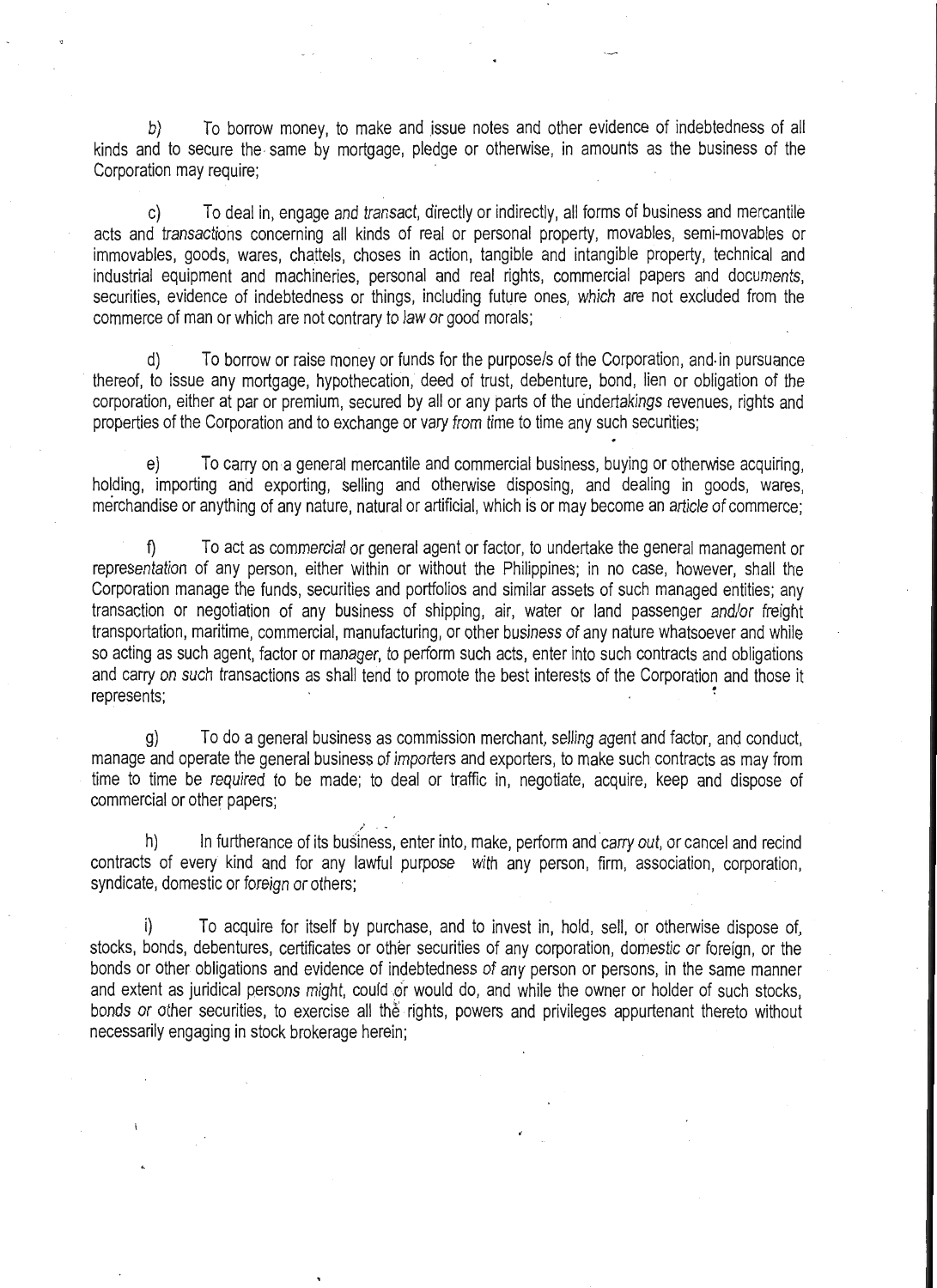j) To apply for, obtain, register lease, license, purchase or otherwise acquire, and to hold, use, own, operate, sell, assign or otherwise dispose of any trademark, trade name, trade secret, formula, patent, invention, copyright, improvement or process used in connection with or secured under letter, patent or copyright, domestic or foreign;

"--...-- '--

k) Directly or indirectly, to by, sell, rent, manufacture, install, use, operate and generally deal in machines, mechanisms, devices, apparatuses, inventions, gadgets and equipment of all kinds and types and technical and industrial improvements known to and within the commerce of man;

To make, enter into, execute, ratify, confirm, sign, undertake and perform contracts of any and all kinds and description with any person, firm or corporation, whether governmental public or private, without limit as to amount and conditions, including but not by way of limitations, contracts, creating rights, encumbrances, liens, assessments, servitudes and other privileges respecting any of the property of any kind owned by the Corporation; and,

m) To do al such other things and acts as are necessary or impliedly included, incidental or conducive to the attainment of the above objects or any of them, or which may be conveniently carried on and done in connection therewith, or which may be calculated, directly or indirectly, to enhance the value of or render profitable any business of the Corporation, always provided that nothing shall be done in connection with any of the above objects which is prohibited by of the laws of the Philippines now or hereafter existing, and provided further that the funds of the Corporation invested for one purpose shall not be diverted for another purpose except in accordance with Section 17 of the Corporation Code, as amended.

THIRD : That the place where the principal office the Corporation is to be established or located is in Metro Manila, Philippines.

FOURTH : That the term for which said Corporation is to exist is FIFTY (50) YEARS from and after the date of its incorporation.

FIFTH : That the names, nationalities and addresses of the incorporators of said Corporation are as follows:

KATHERINE L. TAN TAN Filipino 10 Taft Street, Greehills

CIRILO L. MANLANGIT

ANDREW L. TAN **Filipino** Filipino 10 Taft Street, Greehills San Juan, Metro Manila

San Juan, Metro Manila

ELIZABETH DE JESUS Filipino Equitable Bank Bldg., Greenhils San Juan, Metro Manila

> Filipino **One Beverly Place** ~· #35 Annapolis Street, Greenhills San Juan, Metro Manila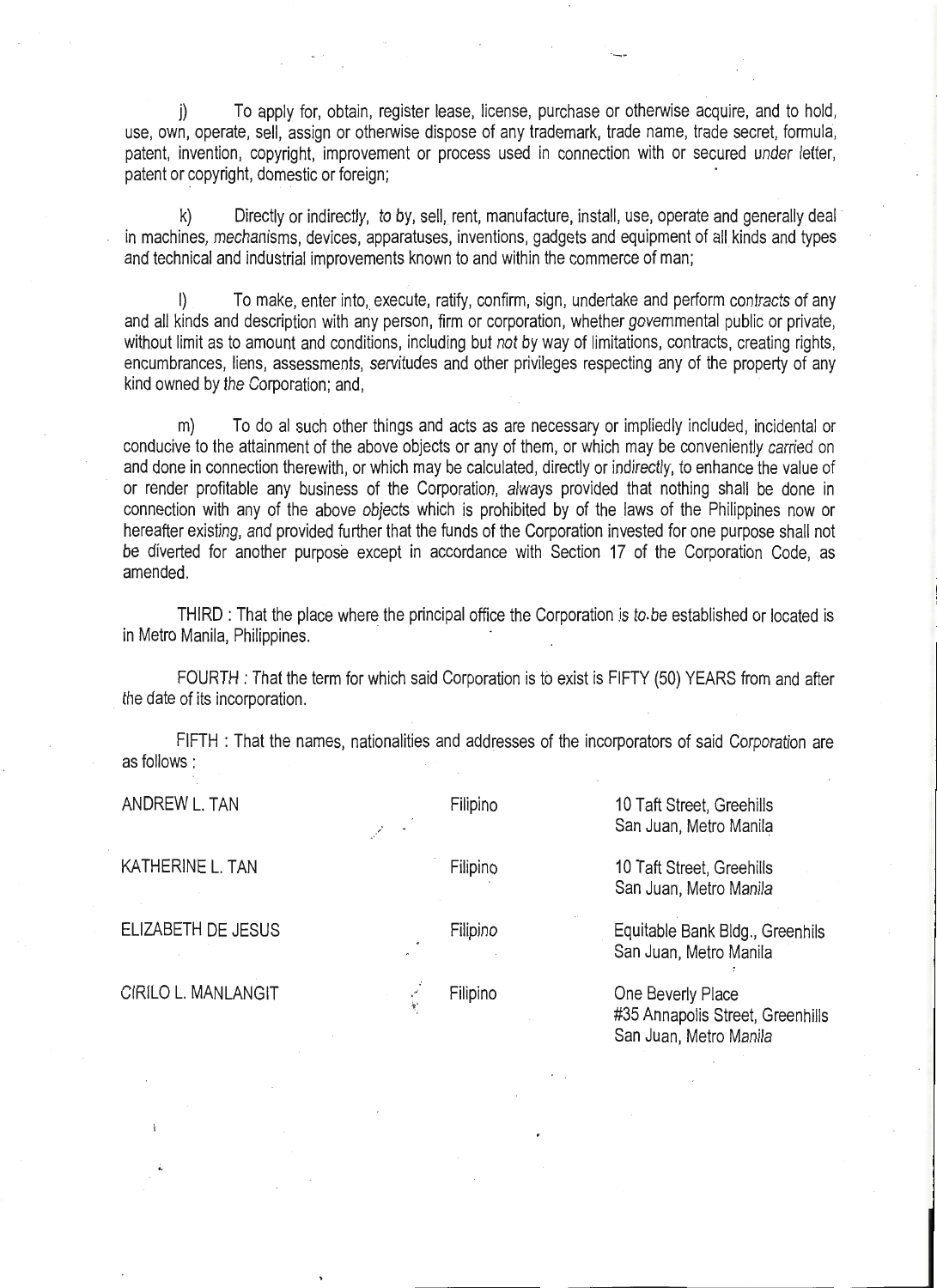"--...--

### #18 Denmark Street, Better Living Subd., Paranaque Metro Manila

.....\_\_.

SIXTH : That the number of Directors of said Corporation shall be *seven* **(7}** and that the names and residences of the Directors of the Corporation who initially served until their successors were elected and qualified as provided by the By-Laws are as follows, to wit: **(AMENDED AS OF MARCH 26, 1998)** 

| ANDREW L. TAN                                                                        | Filipino | 10 Taft Street, Greehills<br>San Juan, Metro Manila                                |
|--------------------------------------------------------------------------------------|----------|------------------------------------------------------------------------------------|
| KATHERINE L. TAN                                                                     | Filipino | 10 Taft Street, Greehills<br>San Juan, Metro Manila                                |
| ELIZABETH DE JESUS                                                                   | Filipino | Equitable Bank Bldg., Greenhils<br>San Juan, Metro Manila                          |
| CIRILO L. MANLANGIT                                                                  | Filipino | One Beverly Place<br>#35 Annapolis Street, Greenhills<br>San Juan, Metro Manila    |
| LOURDES G. CLEMENTE                                                                  | Filipino | #18 Denmark Street, Better<br>Living Subd., Paranaque<br>Metro Manila              |
| (=P=10,000,000,000.00), Philippine currency, and said capital stock is divided into: |          | SEVENTH: That the amount of capital stock of said Corporation is TEN BILLION PESOS |

a) EIGHT BILLION (8,000,000,000) shares of COMMON STOCK with a par value of ONE PESO (=P=1.00) per share, and

b) TWO BILLION (2,000,000,000) shares of *PREFERRED STOCK* with a par value of ONE PESO (=P=1.00) per share, *and which shall be convertible, non-voting (except in those cases expressly provided by law and the Enabling Resolutions}, and have no pre-emptive right to subscribe to or purchase any shares of*  any class. The Preferred Stock shall be issued subject to the following *conditions, rights, preferences, qualifications and limitations and which*  shall appear and be printed on the Certificates of Preferred Stock.

*The Preferred Shares mau be issued (rom time to time in one or more series as the Board of Directors of the Corporation ·may determine. Provided, that there shall be a series of preferred shares which shall be redeemable. Authority is hereby expressly granted to the Board of Directors to establish and designate each particular series of Preferred Shares, to [tx the number of shares to be included in each of such series,* 

. •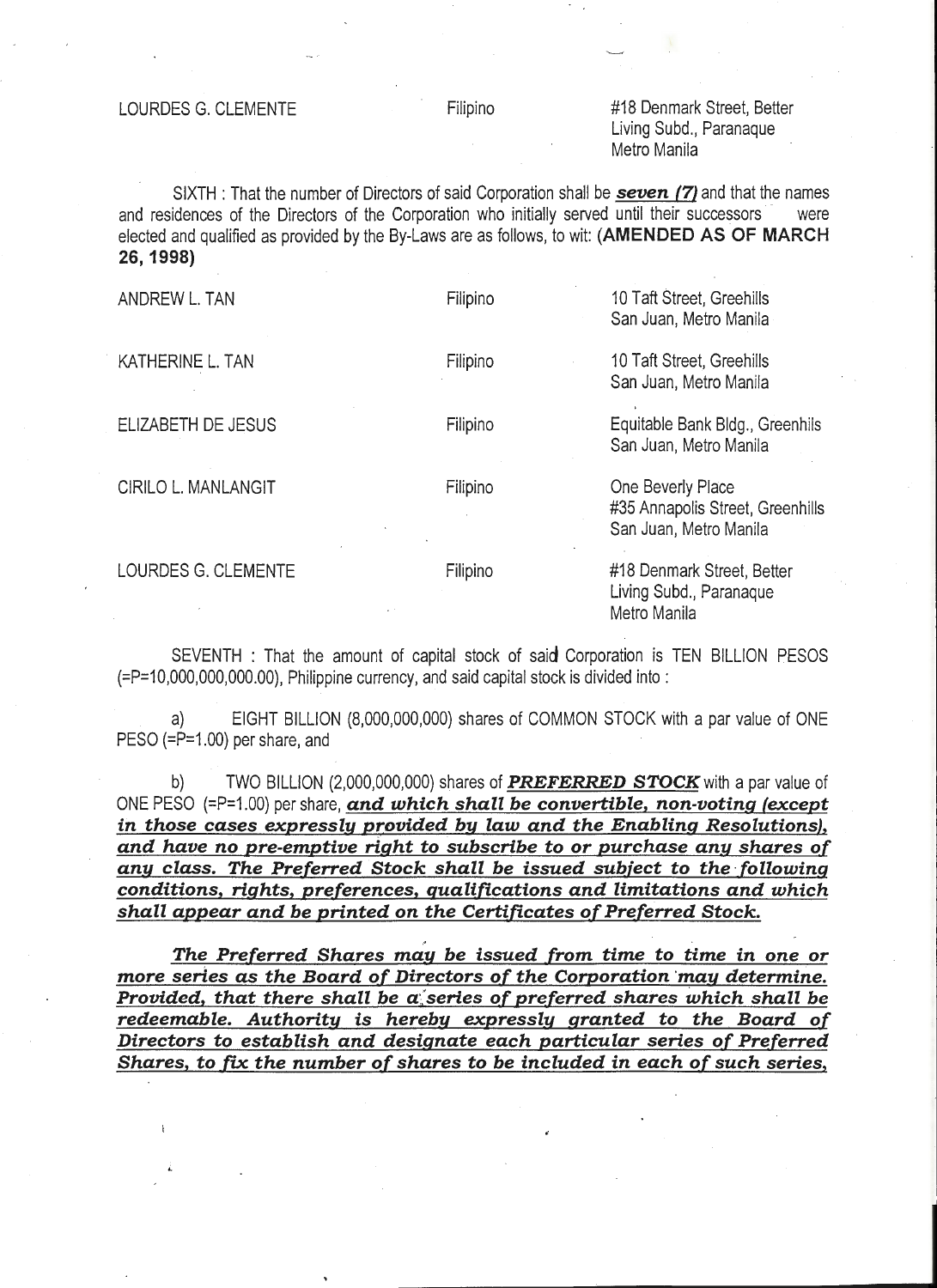*and to determine the cash dividend rate or amount, if any, and the price, period, and maner of conversion or redemption of shares for each of such series. The specific terms and restrictions of each series of Preferred Shares shall be specified in such resolutions(s) as may be adopted by the Board of Directors prior to the issue of each of such series (the "Enabling Resolutions"), which resolutions shall be filed with the Securities and Exchange Commission and thereupon be deemed a part of these Articles of Incorporation. Provided, however, that all Preferred Shares surrendered either upon conversion or redemption may again be issued or disposed of by the Corporation.* **(AMENDED AS OF MARCH 26, 1998)** 

'----..../

"-----

EIGHTH : That the amount of capital stock which has been actually subscribed is ONE HUNDRED TWENTY-FIVE MILLION {=P=125,00,000,00) PESOS and the following persons have subscribed for the number of shares and amount of capital stock set out after their respective names :

| Name                                     | Residence                                                                           | Number of Shares<br><b>Subscribed</b> | <u>Amount of</u><br>Capital Stock |
|------------------------------------------|-------------------------------------------------------------------------------------|---------------------------------------|-----------------------------------|
| MEGAWORLD PROPERTIES<br>& HOLDINGS, INC. | 16 <sup>th</sup> Floor Solidbank Bldg.<br>777 Pase de Roxas<br>Makati, Metro Manila | 124,999,995                           | $= P = 124,999,995.00.00$         |
| ANDREW L. TAN                            | 10 Taft Street, Greehills<br>San Juan, Metro Manila                                 |                                       | 1.00 <sub>1</sub>                 |
| KATHERINE L. TAN                         | 10 Taft Street, Greehills<br>San Juan, Metro Manila                                 |                                       | 1.00 <sub>1</sub>                 |
| ELIZABETH DE JESUS                       | Equitable Bank Bldg., Greenhils<br>San Juan, Metro Manila                           |                                       | 1.00                              |
| <b>CIRILO L. MANLANGIT</b>               | One Beverly Place<br>#35 Annapolis Street, Greenhills<br>San Juan, Metro Manila     |                                       | 1.00                              |
| LOURDES G. CLEMENTE                      | #18 Denmark Street, Better<br>Living Subd., Paranaque                               |                                       | 1.00                              |
|                                          | Metro Manila                                                                        | 125,000,000                           | $=$ P $=$ 125,000,000.00          |

NINTH : That the following persons have paid on the shares of capital stock for which they have subscribed, the amounts set out after their respective names :

MEGAWORLD PROPERTIES 16th Floor Solidbank Bldg. == P=31,249,999:00.00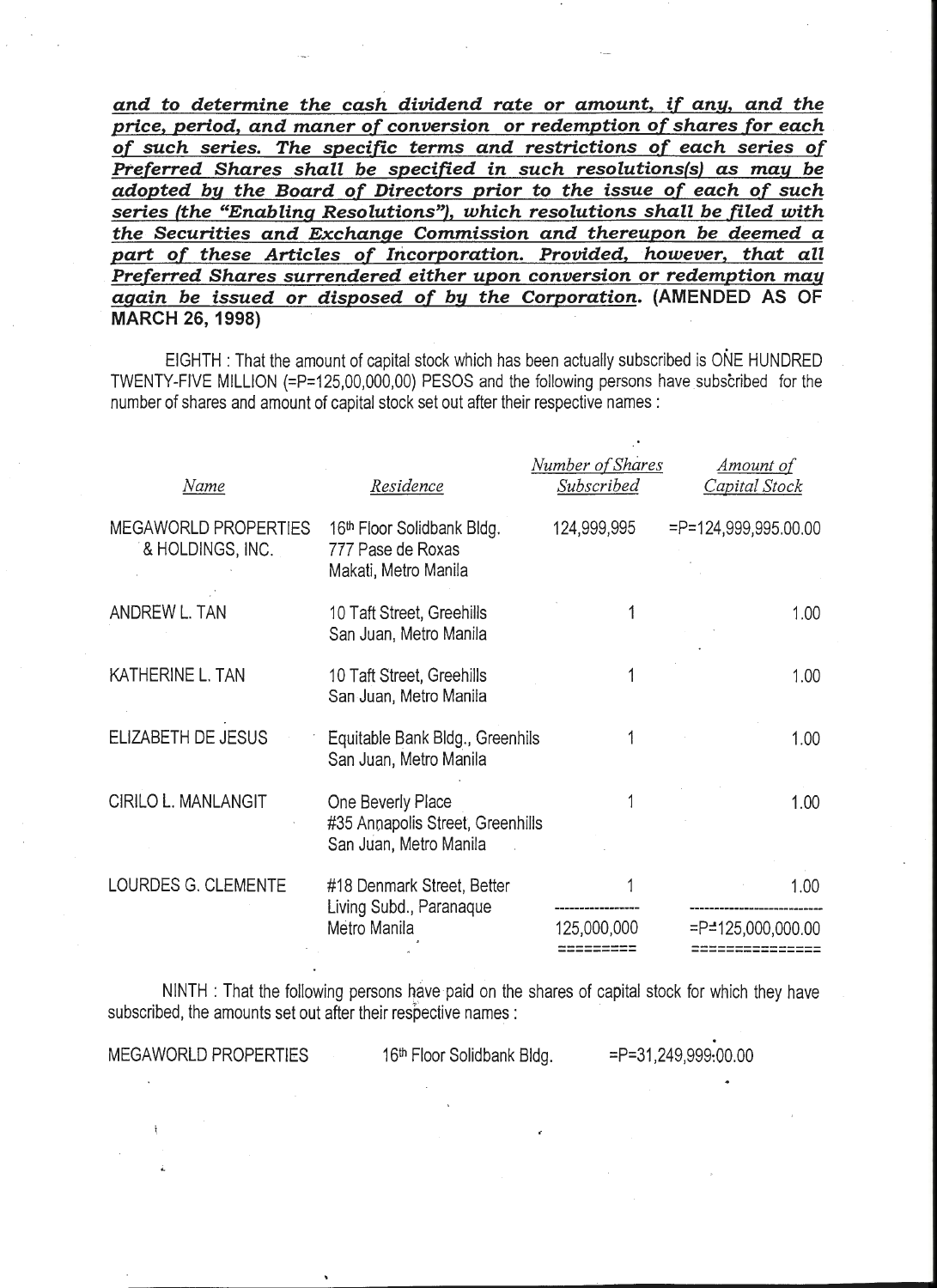| & HOLDINGS, INC.           | 777 Pase de Roxas<br>Makati, Metro Manila                                     |                    |
|----------------------------|-------------------------------------------------------------------------------|--------------------|
| ANDREW L. TAN              | 10 Taft Street, Greehills<br>San Juan, Metro Manila                           | 1.00 <sub>1</sub>  |
| KATHERINE L. TAN           | 10 Taft Street, Greehills<br>San Juan, Metro Manila                           | 1.00               |
| <b>ELIZABETH DE JESUS</b>  | Equitable Bank Bldg., Greenhils<br>San Juan, Metro Manila                     | 1.00               |
| <b>CIRILO L. MANLANGIT</b> | One Beverly Place<br>425 Annapolis Storat Committee<br>San Juan, Metro Manila | 1.00               |
| LOURDES G. CLEMENTE        | #18 Denmark Street, Better<br>Living Subd., Paranaque                         | 1.00               |
|                            | Metro Manila<br>Total                                                         | $=$ P=1,250,004.00 |

 $\sim$ <sup>~</sup>

TENTH : That ANDREW L. TAN has been elected Treasurer of the Corporation, to act as such until his successor is duly elected and qualified in accordance with the By-Laws, and that as such Treasurer, he has been authorized to receive for the Corporation and to receive in its name for all the subscriptions paid by the said subscribers.

ELEVENTH : Directors and all other officers of said corporation shall receive such compensation as the stockholders and the Board of Directors may provide, respectively.

TWELFTH : That no transfer of stock or interest which will reduce the ownership of Filipino citizens to less than the required percentage of the capital stock shall be allowed to be recorded in the proper of the Corporation and that this restriction shall be indicated in all the stock certificates issued by the Corporation. Furthermore, all stockholders shall not enjoy any pre-emptive right to subscribe to any issue or disposition of shares of any class of the Corporation. (AMENDED AS OF APRIL 3, 1995)

IN WITNESS WHEREOF, we have hereunto set our hands this 15<sup>th</sup> day of June 1994 at Makati, Metro Manila, Philippines.

*(Sgd.)* ANDREW L. TAN

:-Spouses-

·."

*(Sgd.)* KATHERINE L. TAN

-------------

 $\overline{\phantom{0}}$ 

*(Sgd.)* ELIZABETH DE JESUS

*(Sgd.)* CIRILO L. MANLANGIT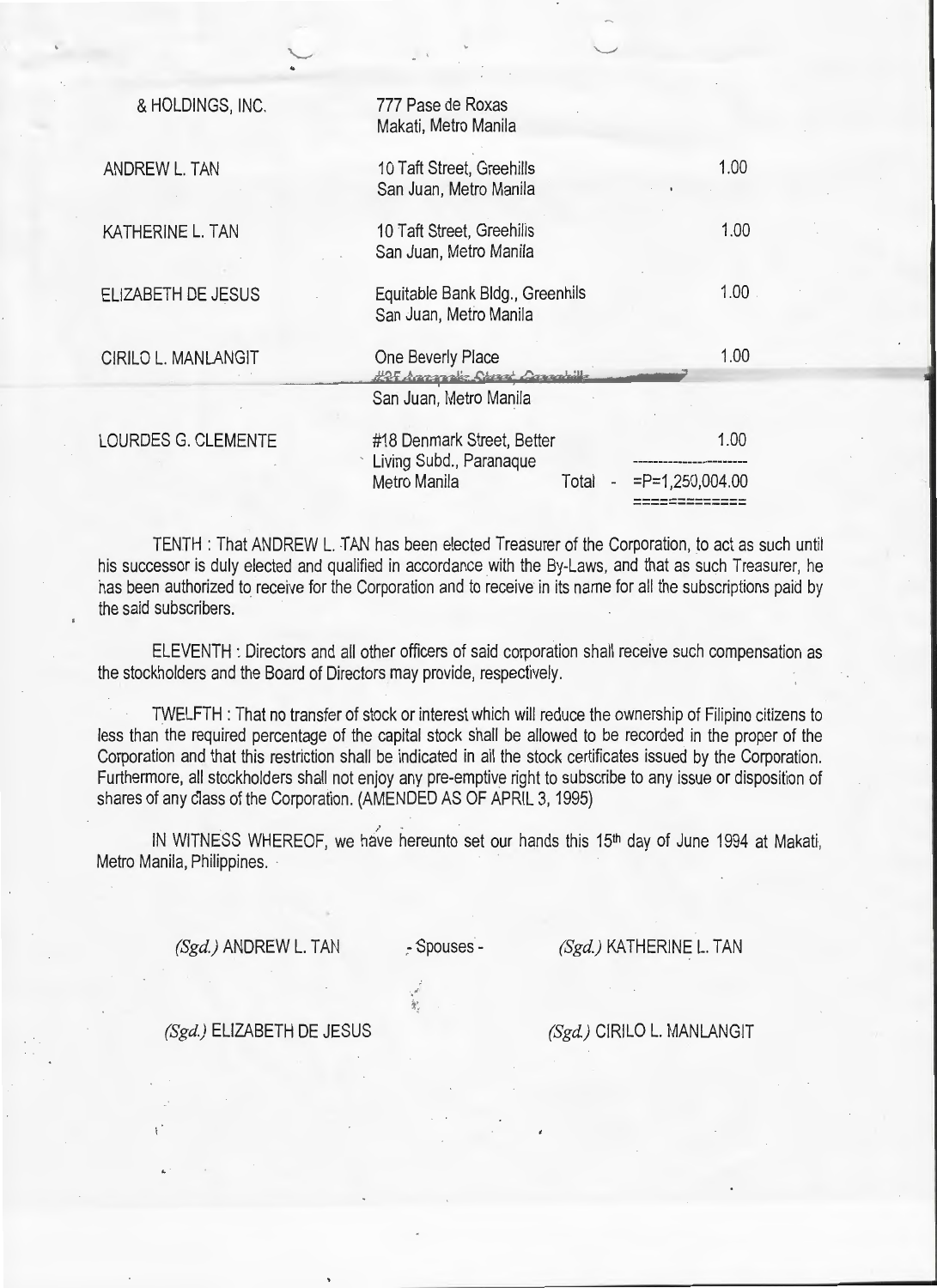| & HOLDINGS, INC.           | 777 Pase de Roxas<br>Makati, Metro Manila                                       |      |  |                    |
|----------------------------|---------------------------------------------------------------------------------|------|--|--------------------|
| ANDREW L. TAN              | 10 Taft Street, Greehills<br>San Juan, Metro Manila                             |      |  | 1.00               |
| KATHERINE L. TAN           | 10 Taft Street, Greehills<br>San Juan, Metro Manila                             |      |  | 1.00               |
| ELIZABETH DE JESUS         | Equitable Bank Bldg., Greenhils<br>San Juan, Metro Manila                       |      |  | 1.00               |
| <b>CIRILO L. MANLANGIT</b> | One Beverly Place<br>#35 Annapolis Street, Greenhills<br>San Juan, Metro Manila |      |  | 1.00               |
| LOURDES G. CLEMENTE        | #18 Denmark Street, Better<br>Living Subd., Paranaque                           | 1.00 |  |                    |
|                            | Metro Manila<br>Total                                                           |      |  | $=$ P=1,250,004.00 |
|                            |                                                                                 |      |  |                    |

..

TENTH : That ANDREW L. TAN has been elected Treasurer of the Corporation, to act as such until his successor is duly elected and qualified in accordance with the By-Laws, and that as such Treasurer, he has been authorized to receive for the Corporation and to receive in its name for all the subscriptions paid by the said subscribers.

ELEVENTH : Directors and all other officers of said corporation shall receive such compensation as the stockholders and the Board of Directors may provide, respectively.

TWELFTH : That no transfer of stock or interest which will reduce the ownership of Filipino citizens to less than the required percentage of the capital stock shall be allowed to be recorded in the proper of the Corporation and that this restriction shall be indicated in all the stock certificates issued by the Corporation. Furthermore, all stockholders shall not enjoy any pre-emptive right to subscribe to any issue or disposition of shares of any class of the Corporation. (AMENDED AS OF APRIL 3, 1995)

IN WITNESS WHEREOF, we have hereunto set our hands this 15<sup>th</sup> day of June 1994 at Makati, Metro Manila, Philippines.

*(Sgd.)* ANDREW L. TAN - Spouses - *(Sgd.)* KATHERINE L. TAN

 $-\infty$  :

*(Sgd.)* ELIZABETH DE JESUS *(Sgd.)* CIRILO L. MANLANGIT